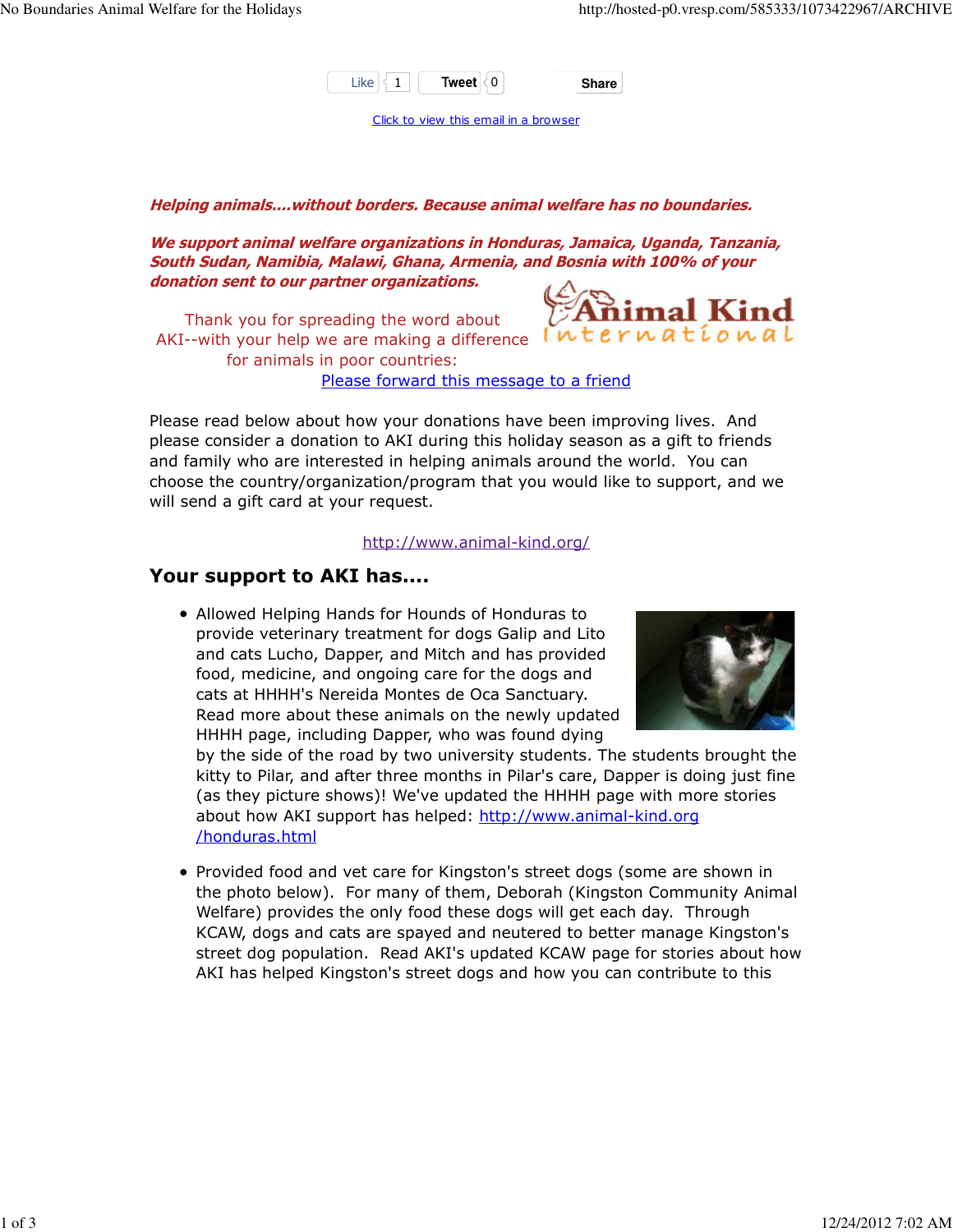

effort:

http://www.animal-kind.org/jamaicaadvocate.html

- Helped Bosnia Animal Foundation to vaccinate dogs from the provisional shelter in Bihac. Elvira, who works with BAF, told AKI that "...Many puppies were dumped on the street and in front of the shelter. I used AKI funds to buy vaccines and use them for as many puppies as I could. The puppies were underfed, they were cold and had diarrhea which is treated now, thanks to AKI. These puppies would have all died because for sure their immune system would not be strong enough. Thank you AKI, hope to see many happy endings in future."
- Provided food, vet care, including spay/neuter, and other vital support to our AKI partner organizations; read the updated pages for Namibia rural SPCAs, Uganda SPCA, and Lilongwe (Malawi) SPCA for information on how AKI support makes a difference for our partner organizations--and for the animals.

We have also added information to the AKI website about new ways you can help AKI and our partner organizations:

http://www.animal-kind.org/supportus.html

Some of the ways AKI supporters have found to help are:

- The Stop Injustice and Cruelty (SIC) Club is raising funds for AKI, which will be designated for Kingston Community Animal Welfare.
- Camp Doglando (Orlando, Florida) is partnering with AKI to raise awareness and support for our partner organizations.
- One of our donors has written a book about Hope (see photo), the paralyzed dog who lives--happily and comfortably--at the Uganda SPCA. If you are interested in receiving a copy of this book, 100% of your donation will go directly to AKI's partner organization, the USPCA (Contact AKI for more information.)